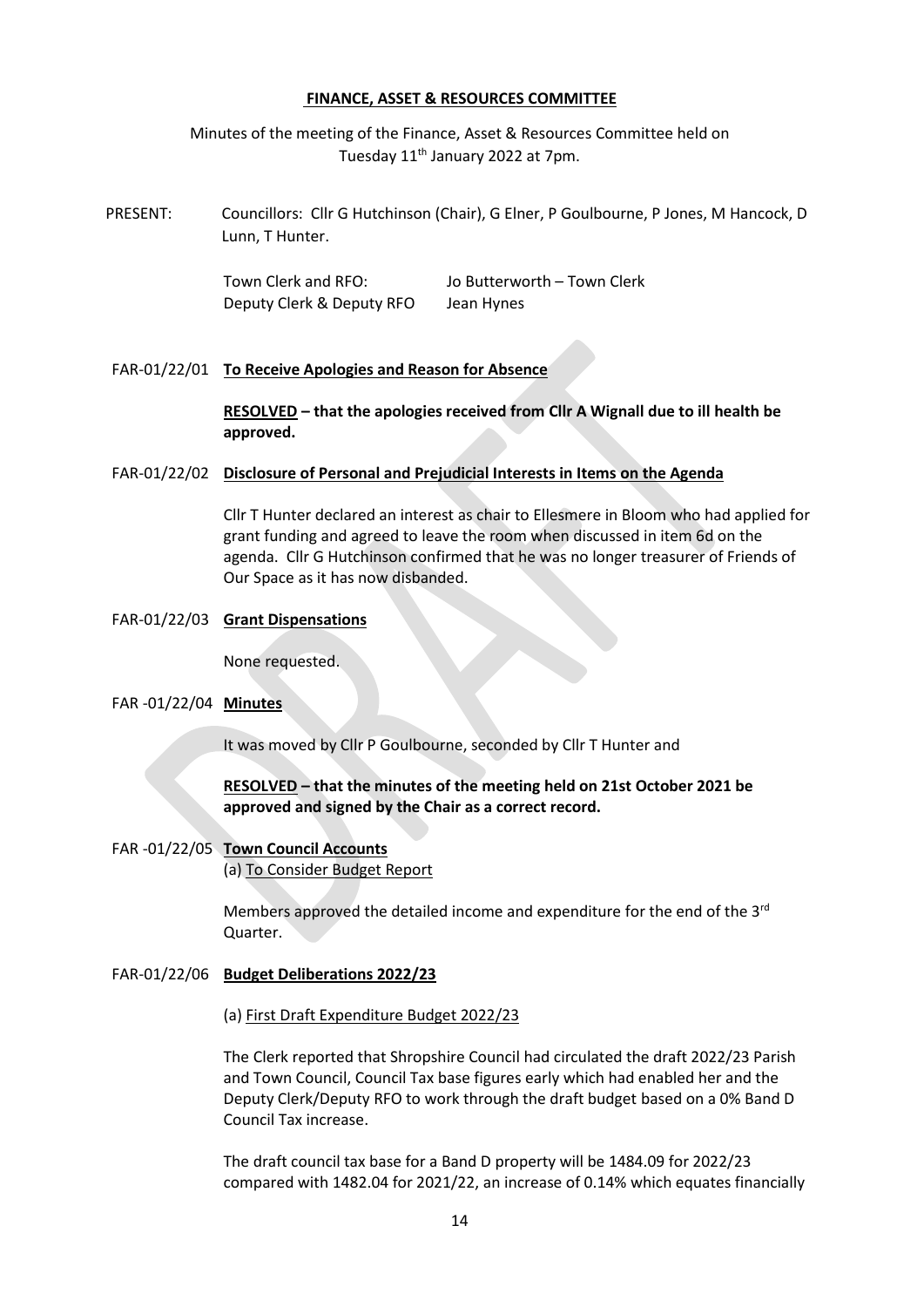to £2.05 more than last year. This means that to show a 0% increase in the Band D Council tax charge the 2022/23 precept request would need to be £233,002.

The Clerk shared her screen so that all councillors could see the RBS draft budget and went through each item in turn with the Clerk explaining the projections and reasons figures had been entered into the draft budget which are all explained in the budget notes. The Clerk confirmed that the following salary recommendations had been entered into the budget. The Clerk stated that the figures had been worked on with a 0% precept increase and in doing so left a current deficit amount of £3,603 before any grant funding or anything else had been agreed.

#### **Salaries & Wages**

Following the Staffing and Governance Sub-committee meeting held prior to this meeting the following recommendations for the setting of salaries was considered.

**RECOMMEND** - An additional 2% be allowed for salaries, pensions and NI following advice from SALC, as well as annual increment rises for the Clerk & Deputy Clerk in line with the Town Council's Annual Increment Policy.

Budget for the Deputy Clerks SCP to increase from 18 to SCP 19 as of 1<sup>st</sup> April.

Budget for the Town Clerk's salary to increase from SCP34 to SCP35 which will be applied once CILCA has been achieved in 2022/23. Budget for the Clerk's contracted 30 hours plus 5 hours overtime a week instead of 7 hours overtime a week.

Admin Assistant Role, budget for a salary increase from SCP 6 to SC7 for 25 hours a week and the costs will be split between the Town Hall and Town Council costs.

NLW will increase as of 1st April 2022 for Cleaners, they will continue to receive NLW plus 4%, budget to increase Cleaner/ Caretaking Assistant's hours by 5 hours from 15 to 20 hours per week as of  $1<sup>st</sup>$  April.

Budget to increase Caretakers salary from SCP7 to SCP8 as of 1<sup>st</sup> April 2022

Increase weekly hours for the role of Admin Assistant from 20 to 25 as well as increasing salary from SCP6 to SCP7.

The Cemetery Co-ordinator's will remain SCP 15 for 2022/2023.

It was moved by Cllr T Hunter, seconded by Cllr P Jones.

### **RESOLVED: to approve the recommendations received from the Staffing and Governance Sub-Committee.**

#### **Staff Training**

The budget has been decreased from £1,150 for 2021/22 to £700 for 2022/23.

#### **Stationery**

This has increased as projected costs are higher for 2021/22 than anticipated.

#### **Computer Expenses**

This budget has decreased from £1,500 to £1,100 though it allows for calendar on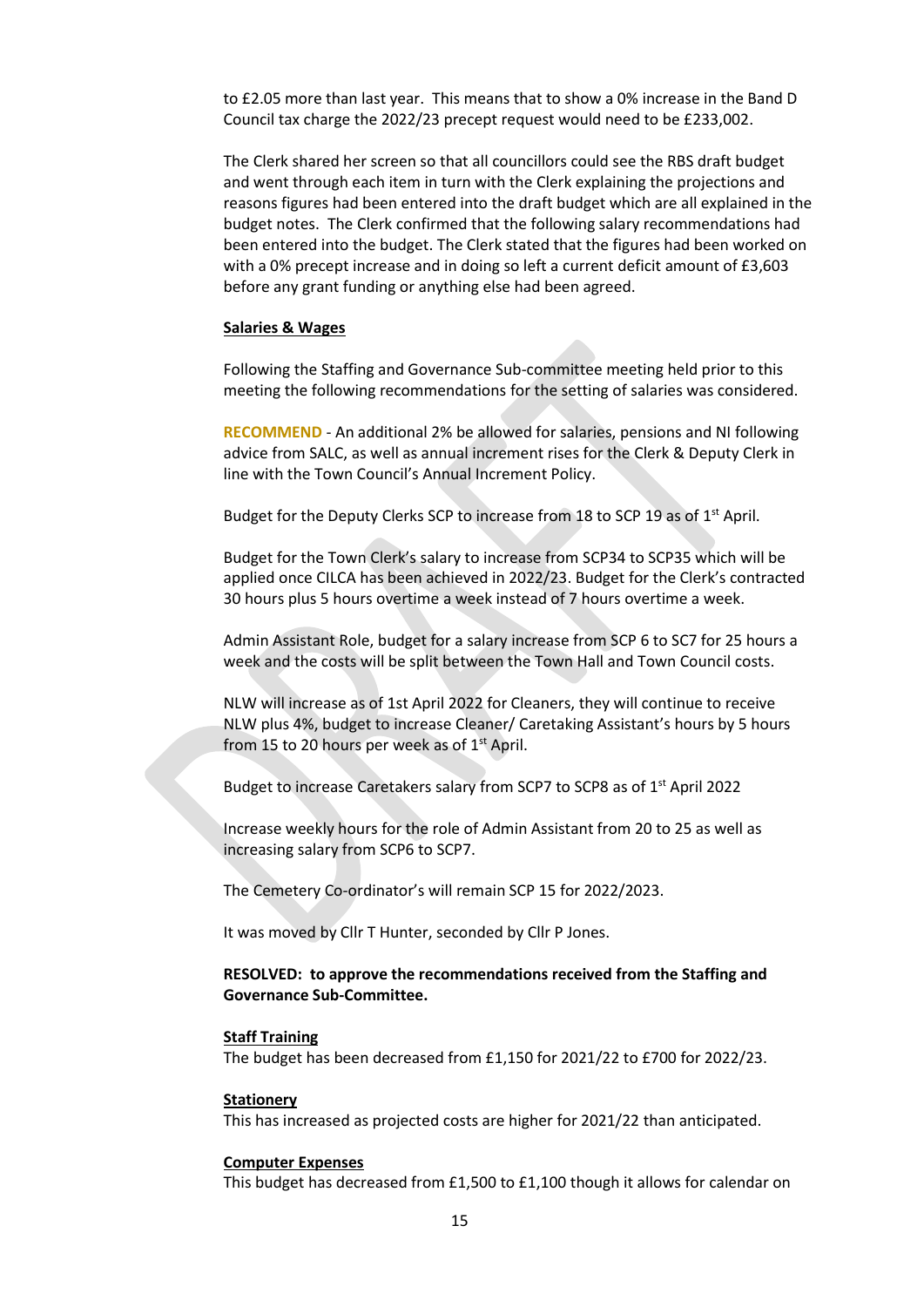council website, Town Hall diary and accounts package. The Clerk reported that she had just received correspondence from RBS offering a 3-year loyalty scheme for year-end closedown plus a preferential end date. Their annual charge for this is £600, they are offering a 7% discount on the fee which would mean a saving of £126 over 3 years.

It was moved by Cllr P Goulbourne, seconded by Cllr G Hutchinson and

### **RESOLVED – to commit to a three-year term with RBS.**

#### **Website Expenses**

An additional £50 has been allocated to this budget to allow for increase in hosting costs.

## **Telephones**

The Clerk reported that a contract for 3 of the Town Council phone lines are now in place however the budget for 2021/22 was slightly over budget due to the old provider submitting outstanding invoices and the cost of purchasing new phones.

#### **Licences**

£1400 has been allocated to this budget to cover increasing costs.

#### **Councillors Training Expenses**

This budget has reduced by £150.

## **Street Lighting Electricity**

The budget has only been increased by £595 to £2,000 due to the current rise in electricity costs, but also due to the savings made in 2021/2022 following the streetlights being converted to LED.

## **Street Lighting Maintenance**

This budget remains the same, which is due to the current contract of 1,570 and allows for 20 adhoc repairs.

## **Grounds Maintenance**

The Town Council's current contract for its recreation grounds is due to end in March 2022 and the Cemetery Grounds Maintenance contract ends in April, additional funds have been added to the ground's maintenance budget as the last budgeted figures are 3 years old.

## **Christmas Lighting**

£5,250 has been allocated for Christmas lighting as the contract is fixed until December 2023.

## **CCTV**

£,5000 has been budgeted to allow for the maintenance contract and adhoc repairs. Council also has ear-marked reserves of £5,000 for CCTV for which £5,000 match funding could be obtained.

## **Health & Safety**

£500 has been budgeted for defibrillator maintenance.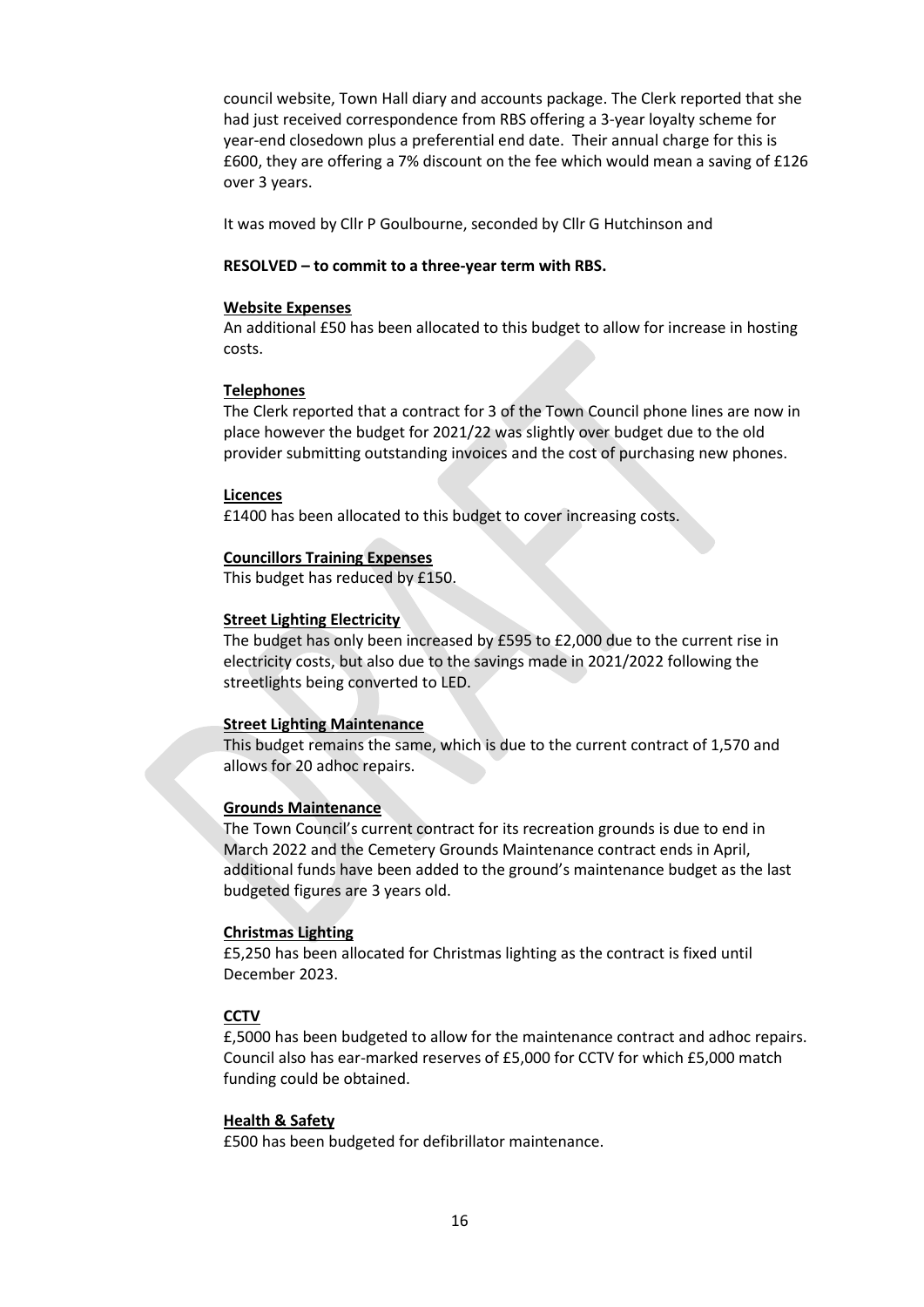### **Gardening Additional Costs**

This budget has remained the same as 2021/22 to allow for tree works and maintenance following the tree survey.

#### **Play Area Expenses**

£500 has been taken from the Football Club Costs budget and added to the play area expenses budget for 2022/2023. As the football club is privately run, there should be no expenditure to the club itself, just the recreation/ play area, so this budget has been increased to reflect that.

#### **Queens Jubilee**

£500 has been included in the budget, sponsorship will be sourced for a community event.

#### **Licenses**

The Clerk informed members that due to Covid and a reduced number of bookings at the Town Hall the PPL/PRS licence was reduced in 2021/22 meaning that the council will come in under budget, she recommended that the budget remain the same in 2022/23.

#### **Town Hall - Electricity**

£6,850 has been budgeted for in 2022/23 to allow for the increase in energy prices this I an increase of £1,450 from 2021/22.

#### **Town Hall - Gas**

£6,640 has been budgeted for in 2022/23 to allow for the increase in energy prices, this is an increase of £740 from 2021/2022.

## **Town Hall - Building Maintenance**

£7,000 has been allocated to this budget the same as 2021/2022. There is money in earmarked reserves for the roof and future maintenance projects.

## **Town Hall - General Maintenance**

£7,000 has been allocated to this budget the same as 2021/2022. There is money in earmarked reserves for the roof and future maintenance projects.

## **Skip Hire**

£890 has been budgeted allowing for 52 collections, this is an increase of £552.00 on the 2021/22 projected figure due to less collections due to Covid and the Town Hall being closed and used less.

## **Town Hall Wages and ER's Pension Contributions**

Included in this budget now is 50% of the Admin Assistant salary costs. An additional 2% has been allowed for wages, pensions following advice from SALC.

#### **Cemetery Expenditure**

This budget has been increased from £3,000 to £14,800 to allow for tarmacking work and running water up to the top of the cemetery that the CWG are considering. Also included is the permit fee of £800 for DEFRA.

All members were happy with the initial draft budget which is currently as this left a deficit of £3,603 for council to find.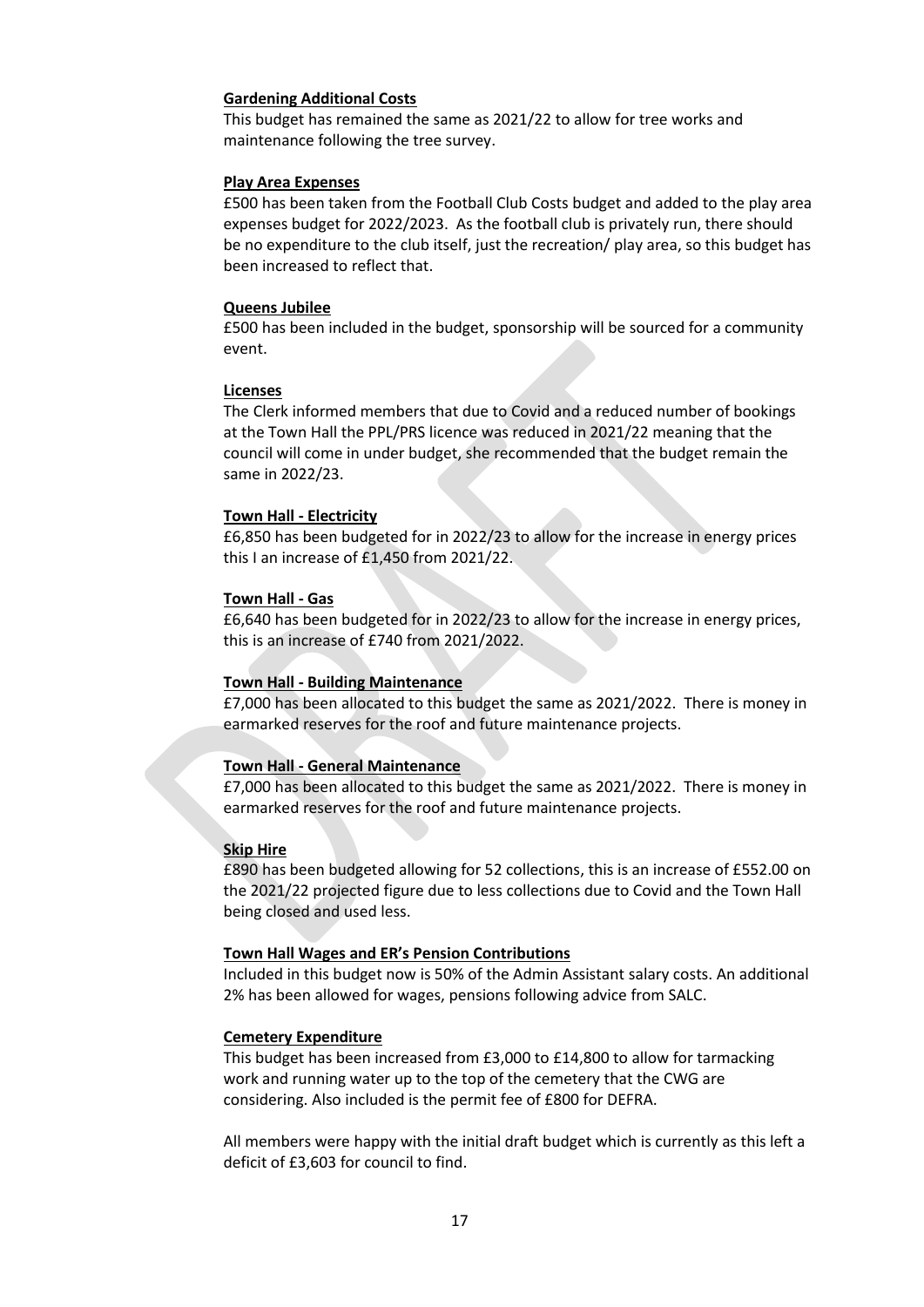# **(c) Other budget considerations**

## **Ear Marked Reserves**

The Clerk shared a spreadsheet on her screen detailing the amount currently in the council's reserves accounts and reported that 30% of the projected expenditure figure for 2021/22 will satisfy the Town Council General Reserve Policy.

| <b>Reserves</b>              |             |
|------------------------------|-------------|
|                              |             |
| <b>Balances</b>              |             |
|                              |             |
| <b>Account Name</b>          | Balance     |
| Neighbourhood Fund           | £29,839.05  |
| Santander                    | £93,755.95  |
| TSB No.3                     | £151,885.49 |
|                              | £245,641.44 |
|                              |             |
| <b>Earmarked Reserves</b>    | £176,338.46 |
| <b>General Reserves</b>      | £69,302.98  |
|                              |             |
| Projected Expenditure        | 245,832     |
| 30% of projected expenditure | 73,749.60   |

£3,800 will be ear-marked for the Youth Café to be delivered from April 2022 as previously agreed in minute number 12/21/09(g), this is included in the earmarked reserve figure above.

The 2021/22 Neighbourhood fund monies received from Shropshire Council will also be earmarked as the previous years have been.

# **d) Grant Applications**

Cllr T Hunter left the room during consideration to the Ellesmere In Bloom grant application and did not vote.

Councillors considered the grant applications and agreed to make the following recommendations.

|                                        |                            | <b>Amount</b> | <b>Amount</b> |
|----------------------------------------|----------------------------|---------------|---------------|
| Organisation                           | Project                    | Requested     | Granted       |
| Shropshire Wildlife Trust              | Bird food Feed the Birds   |               |               |
|                                        | Project), PPE              | £150          | £130          |
| Ellesmere In Bloom                     | <b>Town Planting</b>       | £1,000        | £500          |
| Library at Our space                   | <b>Library Services</b>    | £5,000        | £3,000        |
| Fizzgigs                               | <b>Community Events</b>    | £300          | £300          |
|                                        | <b>Supplement Uniform</b>  |               |               |
|                                        | Costs, replenish craft     |               |               |
|                                        | stock, support low         |               |               |
| 2nd Ellesmere Brownies                 | children                   | £500          | £300          |
|                                        | Ellesmere Holiday          |               |               |
|                                        | <b>Activities and Food</b> |               |               |
| The New Saints FC Foundation Programme |                            | £1500-£1700   | £1.200        |